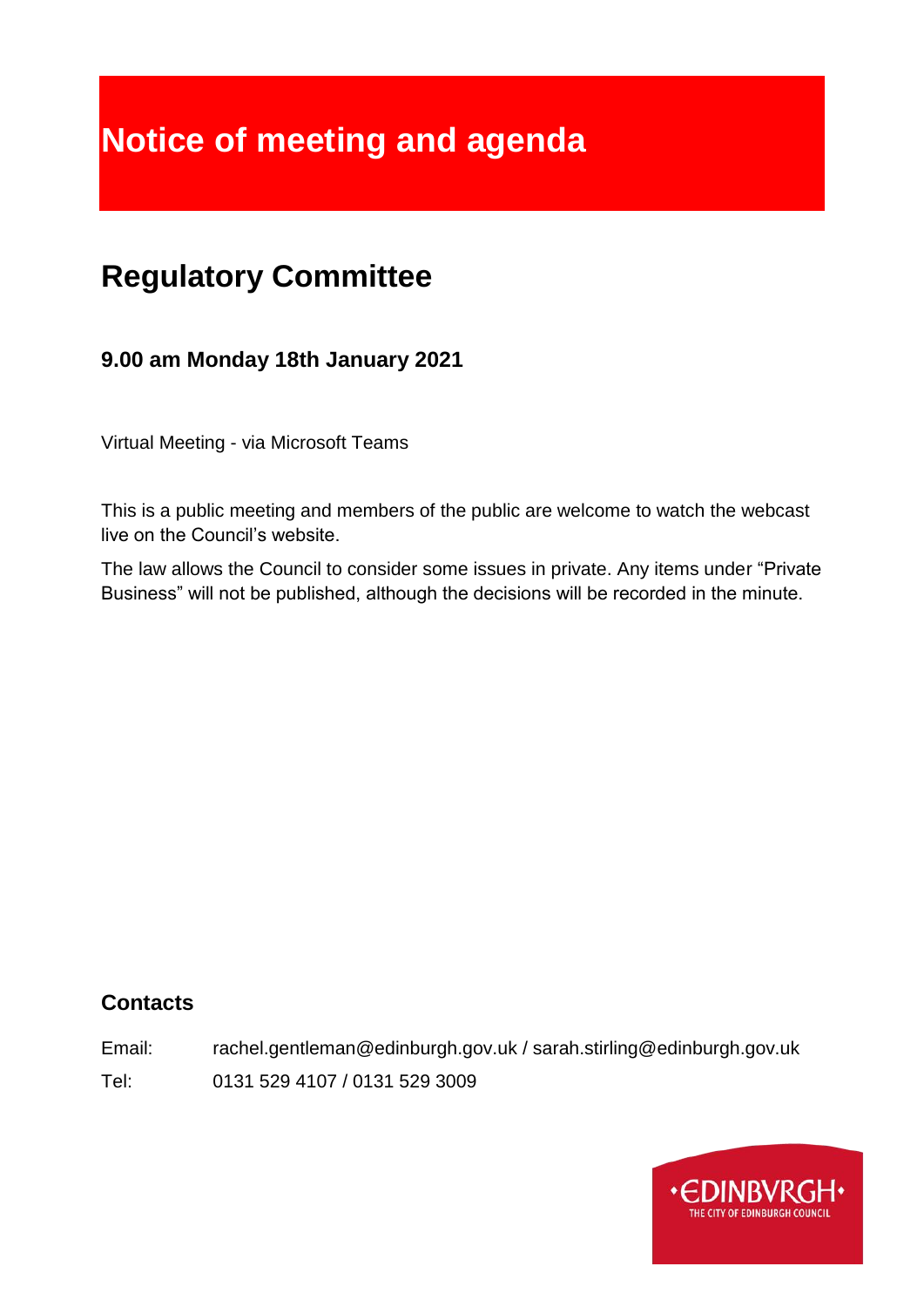# **1. Order of Business**

**1.1** Including any notices of motion and any other items of business submitted as urgent for consideration at the meeting.

#### **2. Declaration of Interests**

**2.1** Members should declare any financial and non-financial interests they have in the items of business for consideration, identifying the relevant agenda item and the nature of their interest.

### **3. Deputations**

**3.1** If any.

#### **4. Minutes**

| 4.1                           | Minute of the Regulatory Committee of 2 November 2020 –<br>submitted for approval as a correct record                                                                      | $5 - 8$   |
|-------------------------------|----------------------------------------------------------------------------------------------------------------------------------------------------------------------------|-----------|
| <b>5. Rolling Actions Log</b> |                                                                                                                                                                            |           |
| 5.1                           | <b>Rolling Actions Log</b>                                                                                                                                                 | $9 - 18$  |
| <b>6. Business Bulletin</b>   |                                                                                                                                                                            |           |
| 6.1                           | <b>Business Bulletin</b>                                                                                                                                                   | $19 - 22$ |
| <b>7. Executive Decisions</b> |                                                                                                                                                                            |           |
| 7.1                           | Air Weapons and Licensing (Scotland) Act 2015 – Sexual<br>Entertainment Venues - Proposed Resolution, Policy and<br>Conditions – Report by the Executive Director of Place | $23 - 50$ |
| 7.2                           | Licensing Policy Development – Street Trading Update – Report<br>by the Executive Director of Place                                                                        | $51 - 86$ |
| 7.3                           | Response to Consultation: Travelling Funfairs (Licensing)                                                                                                                  | 87 - 94   |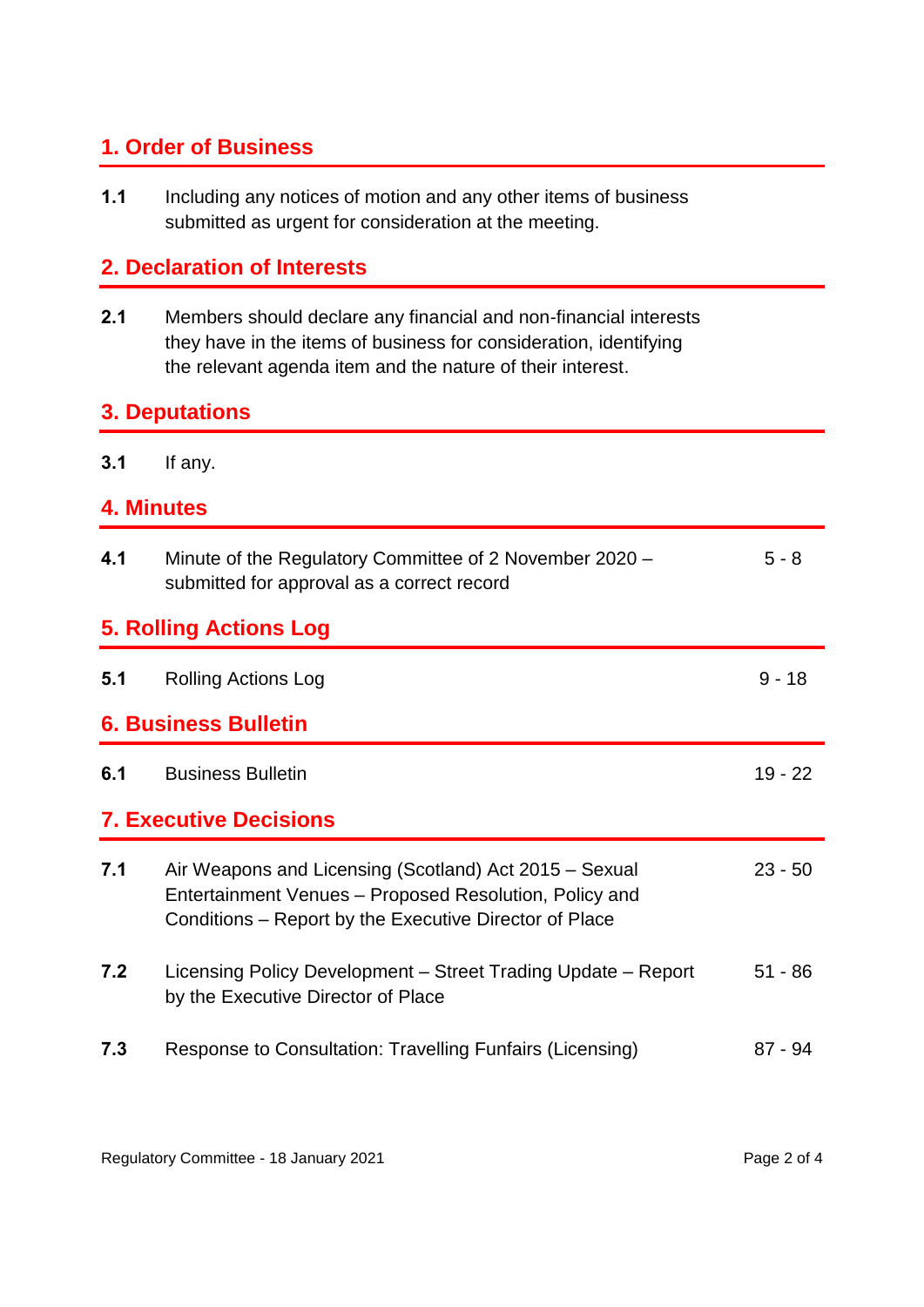#### **8. Routine Decisions**

**8.1** None.

#### **9. Motions**

**9.1** None.

#### **Andrew Kerr**

Chief Executive

#### **Committee Members**

Councillor Catherine Fullerton (Convener), Councillor Denis Dixon (Vice-Convener), Councillor Scott Arthur, Councillor Max Mitchell, Councillor Joanna Mowat, Councillor Susan Rae, Councillor Cameron Rose, Councillor Neil Ross and Councillor Donald Wilson

#### **Information about the Regulatory Committee**

The Regulatory Committee consists of 9 Councillors and is appointed by the City of Edinburgh Council.

This meeting of the Regulatory Committee is being held virtually by Microsoft Teams.

#### **Further information**

If you have any questions about the agenda or meeting arrangements, please contact Rachel Gentleman or Sarah Stirling, Committee Services, City of Edinburgh Council, Business Centre 2.1, Waverley Court, 4 East Market Street, Edinburgh EH8 8BG, Tel 0131 529 4240 / 0131 529 3009, email lesley.birrell@edinburgh.gov.uk / sarah.stirling@edinburgh.gov.uk.

The agenda, minutes and public reports for this meeting and all the main Council committees can be viewed online by going to the Council's online [Committee Library.](https://democracy.edinburgh.gov.uk/ieDocHome.aspx?bcr=1)

Live and archived webcasts for this meeting and all main Council committees can be viewed online by going to the Council's [Webcast Portal.](https://edinburgh.public-i.tv/core/portal/home)